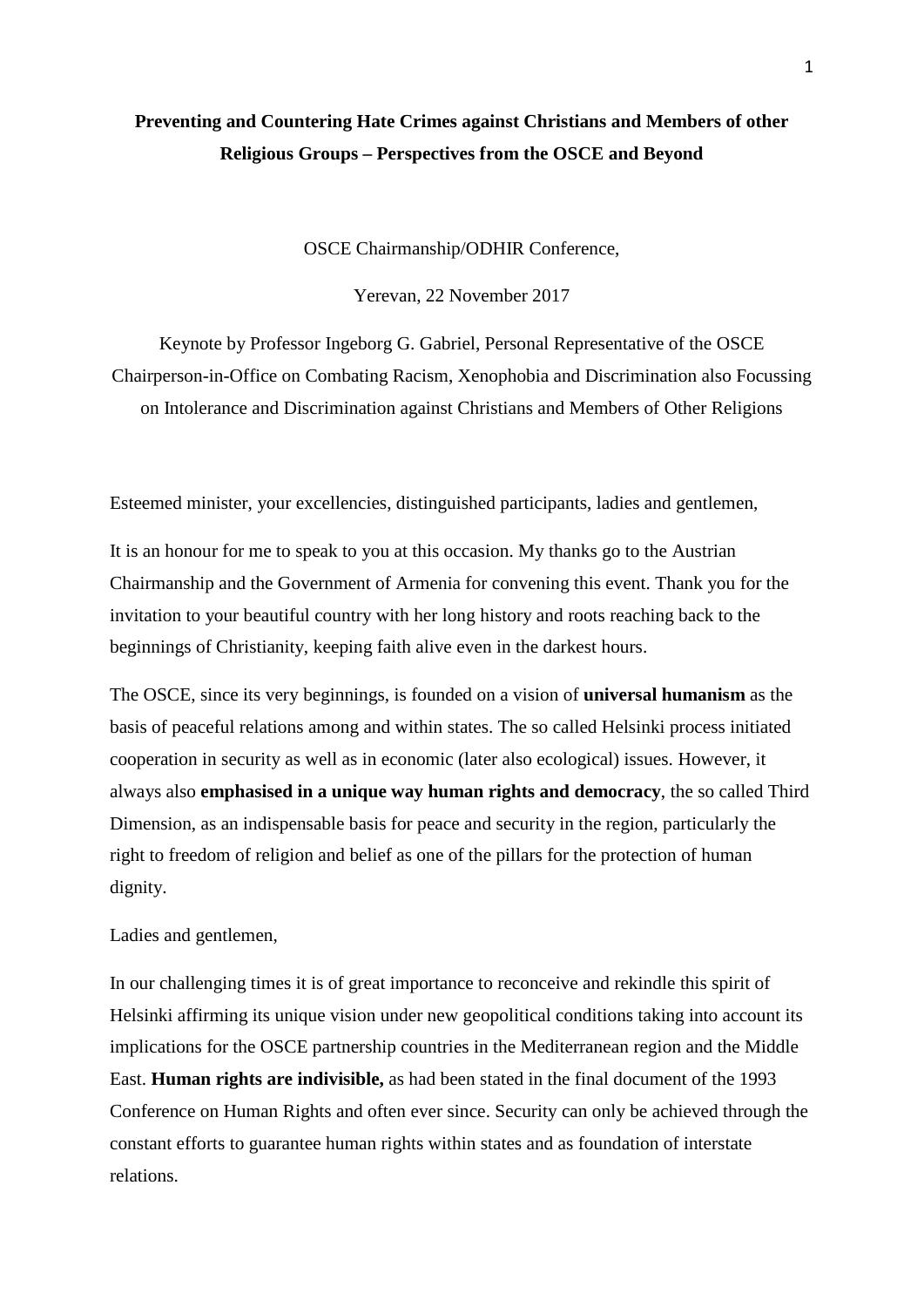To combat intolerance and discrimination, **hate crimes and hate speech,** is part of the OSCE mission. Both are undoubtedly on the rise in the region and beyond, taking ever more brutal forms. This is highly disquieting. The target are also religious groups and increasingly also Christian communities. Whereas the legal situation with regard to conscientious objection has improved during the past years the number of **hate crimes against Christians, a**cts of vandalism against churches, mountain crosses and other religious objects is on the rise. ODIHR's collection of disaggregated data on hate crimes are most welcome to better monitor these incidents (a look at its excellent homepage, however, shows that there is still room for improvement with regard to reporting of member states). Efforts should also be made to hold **international companies owning social media networks** responsible and make them take more effective action against all forms of hate speech which create social tensions and can jeopardize good relations between different social and religious groups.

The greatest challenge, which is also one of the priorities of this year's Austrian presidency, is the **fight against extremism and its most violent form, terrorism**. Crimes committed in the name of God are for all believers to whichever religion they belong utter blasphemy since they discredit God's name and with them all religions. It is therefore not only a human but also a religious duty to say "a firm and **clear 'No!**' to every form of violence, vengeance and hatred carried out in the name of religion or in the name of God."<sup>[1](#page-1-0)</sup> - to cite the words of Pope Francis when he visited Egypt in April.

The best institutional remedy against the disconcerting increase in violence and hatred is indeed a **strong culture of human rights,** including the right to freedom of religion. It rests on three different pillars: **First** and foremost, adequate legal provisions in compliance with international standards. **Second,** the application of these standards by an effective administration supported by politics is of vital importance. The activities of ODIHR to improve the rule of law, train police and other officials as well as support civil society organisations are important elements in this struggle. **Third,** and perhaps most important a culture of human rights requires a strong anchorage in **civic convictions** and attitudes grounded in the respect for the dignity of each and every human person. To form and sustain such civil convictions intercultural and interreligious dialogue are of increasing importance. *Dia-logou* literally means "through the word", constituting a radical antidote to all forms of violence and coercion. It takes various forms – which one may call the five **E**: **education**  including theological education and research, **empirical studies** for a clearer understanding of

<span id="page-1-0"></span><sup>1</sup> Cf. *Address of His Holiness Pope Francis to the Participants in the International Peace Conference,* Al-Azhar Conference Centre, Cairo, 28 April 2017.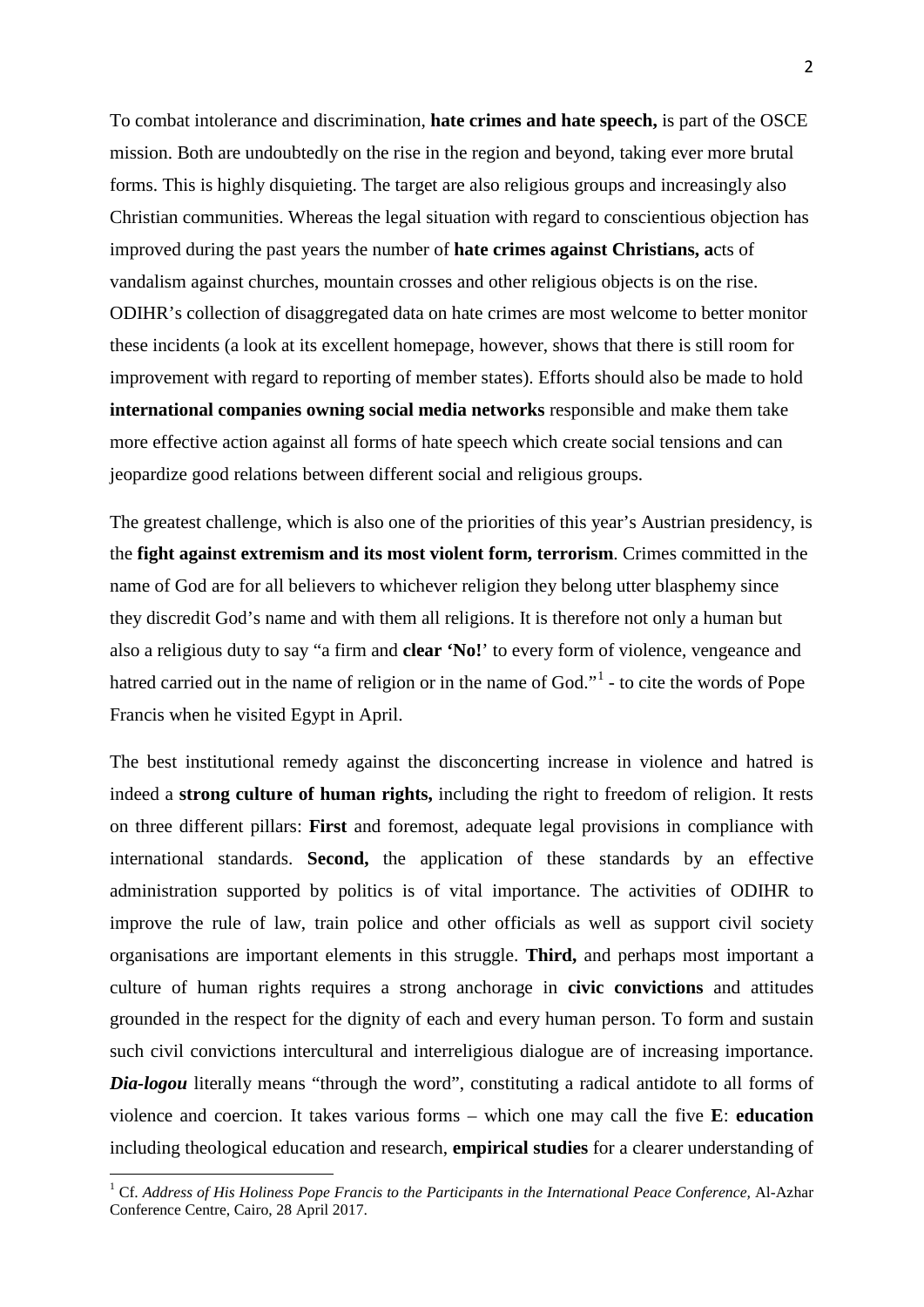the present developments, a wide range of civic **encounters** in all areas of life and **best practices examples**, since - as the saying goes - words teach, examples encourage (verba docent, exempla trahund). Last but not least dialogue needs as a base strong ethical foundations in the belief in the freedom and dignity of the human being - that can be found in different religions and world views.

## Ladies and gentlemen

The political actions required to create a well-founded culture of human rights, including freedom of religion and belief, vary in different state contexts. In states where human rights violations are common also the right to religious freedom is frequently infringed upon. A particular problem in this context is the crackdown on small religious groups and/or individuals under the pretext of combatting religious extremism. Groups, like Baptists or Yehovas witnesses or other small religious groups, become easy victims of such policies. To give but o*ne example: Some women in an old age home reading the bible are convicted and lose part of their pensions. This may compared to some of the horrors we hear of daily, seem a minor incident. However, when the weakest are targeted this way, this still must cause compassion in any human being.*

Furthermore there are **two opposing tendencies** which in different ways can interfering with religious freedom: There is on the one hand a secularist tendency to ban religious symbols from public space and relegate religion into the private realm. *One may, however, seriously doubt whether a world free of religion would indeed be a better world. Recent history, of which also this country has gravely suffered, shows otherwise.* On the other hand there is the promotion of so called **traditional values, sometimes also called Christian values.** This is – I daresay – a misleading label, since these values are often not well founded in Christian Scriptures or traditions, and certainly cannot make exclusive claims. This becomes particularly dubious, if - as happened in some cases - a patriarchal understanding of the family condoning domestic violence is being promoted as a traditional value.

The great achievement of the right to religious freedom is that it **guarantees equal citizenship to all** independent of their respective religion (or non-religion). Such equal citizenship is denied by all forms of authoritarianism or even totalitarianism using religion. As the title of this conference "Perspectives from the OSCE region and Beyond" something has to be said about the truly tragic developments in the Middle East. Christians there have lived together with other religious groups throughout history, ethnic and religious **diversity being**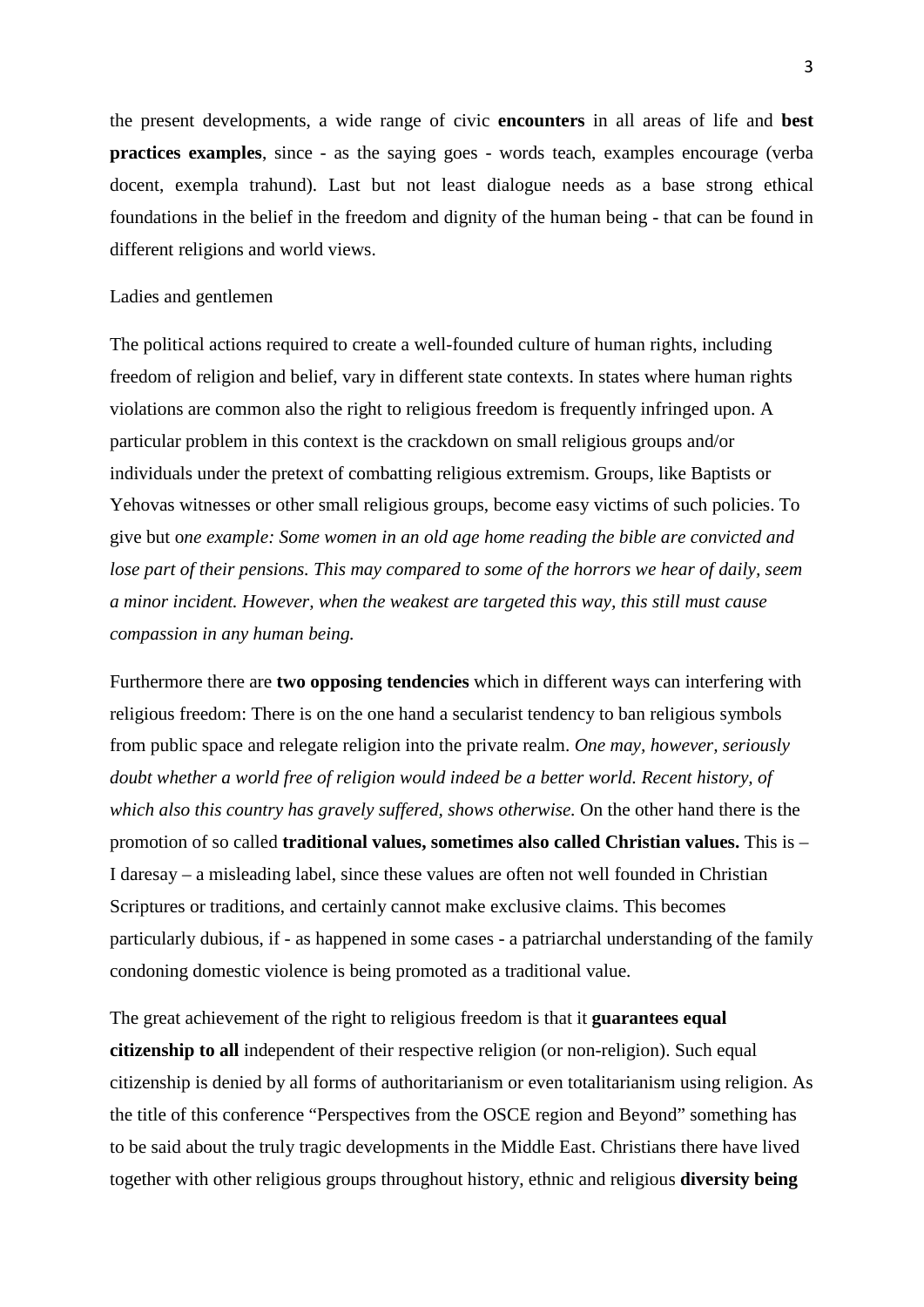**one of the distinctive features of the region**. In recent years this conviviality has been threatened, and often the very survival of smaller religious groups, Christians and other, is at stake. Radical fanatics, most prominently of the so-called Islamic State (its chief ideologist and theologian by the way being an Austrian Muslim) intended to eradicate these communities from the map through brutal kidnappings, murder, torture, rape, and the expulsion of peaceful citizens from their homes. Let me particularly mention the **plight of women and girls**, of whom several thousands are still supposed to be in sexual slavery and many who survived this ordeal will suffer traumas for life. Several national and international bodies have condemned these events as genocide.

Daesh has largely been defeated. But there remains the urgent need to support the countries of the Middle East, particularly their indigenous religious communities, like Yesidis and Christians of all denominations. Humanitarian help is important but not enough. Just as vital is the rebuilding of functioning state structures, the 'rule of law' and human rights, particularly the right to freely confess one's religion individually and collectively. And despite all horrors, there are also positive signs. Support for **equal citizenship** to replace the traditional regime of 'protected minorities' is becoming more frequent. Thus the rector of the renowned Al-Ahzar university affirmed this at the occasion of the visit of Pope Francis in April. Moreover, awareness is rising that religious pluralism as a positive feature of the Middle East should be protected. This has been affirmed at a high level conference **in Athens** under the title "Religious and Cultural Pluralism and Peaceful Coexistence in the Middle East" organized by the Greek Government end of October. Similar conferences have recently been held in Jordan, [Qatar](http://www.aljazeera.com/topics/country/qatar.html) and Rabat. This is a sign of hope.

However, if the exodus of Christians from their ancestral lands, where they have lived since the time of Jesus Christ, is to be stopped, the economic, political and social conditions have to improve rapidly. A Christian friend from Amman wrote me some days ago: Everybody in our communities is talking of plan B, e. g. how to best get a visa and to which country to emigrate. We no longer see a future here for ourselves. Those who fled ISIS have to be able to return to their homes. According to the Armenian Catholicos of Cilicia, Aram I, the following conditions have to be met that this can happen: the protection and security of life, the affirmation of pluralism and diversity, the rejection of extremism and the overcoming of violence, as well as the striving for a peace with justice. $<sup>2</sup>$  $<sup>2</sup>$  $<sup>2</sup>$ </sup>

Ladies and gentlemen,

<span id="page-3-0"></span><sup>2</sup> **<https://horizonweekly.ca/en/religious-pluralism-and-peaceful-coexistence-in-the-middle-east/>**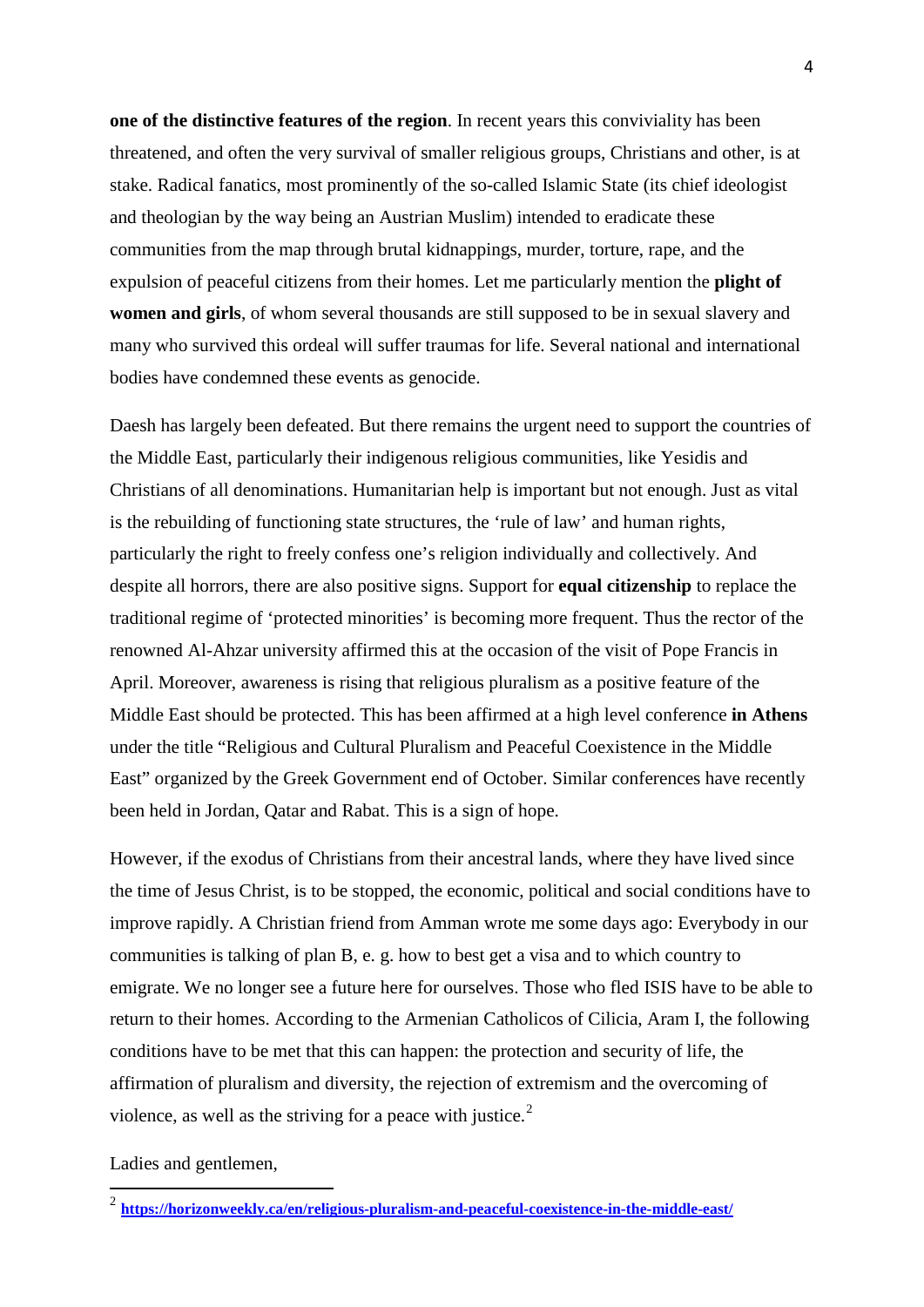The preservation of religious pluralism in the Middle East is a humanitarian duty. But it is also an act of political wisdom. To turn a blind eye on the plight of Yesidis, Christians and other religious groups does not only show a lack of human compassion, silence about the crimes offending the victims, it is also politically short sighted.

When preparing for an official visit some years ago a Turkish professor in Vienna of Islamic studies, said words that have rung in my ears ever since: And do speak up for religious freedom, this you owe to yourself as well as to us.

## Ladies and gentlemen,

Indeed, we owe it to others as well as to ourselves to speak up for religious freedom. The history of the OSCE demonstrates that a strong commitment to human rights can be crowned with long term success. One of the lessons of this experience is also that civil society organisations, inspired by secular or religious humanism, are central fellow campaigners in this struggle. On my way back from the conference in Athens I shared a taxi with a young Egyptian lady. She had turned away from the Muslim brotherhood and its ideology and is now writing books and radio features against extremism (the latest about the Christian doctor who in 1911 saved the life of a child who was to become the Egyptian Nobel Prize winner for literature, Nagib Magfus). I asked myself after this meeting: is there enough support for her and others in the OSCE region and beyond who with admirable courage stand up for equal citizenship and human rights in their respective societies?

Allow me finally to make some suggestions for further discussion:

- How can the OSCE experience help in strengthening FoRB in the present situation in different countries?
- How can states be encouraged to monitor of hate crimes and hate speech against Christians and other religions, whereby the gender aspect should be taken into account in all programs?
- How can alliances between moderates, who are a majority in all religious communities be effectively strengthened through interreligious and intercultural dialogue at all levels?
- How can the engagement of OSCE with the eleven partnership countries be enforced, engaging also with their religious communities and leaders to improve the situation in the region?